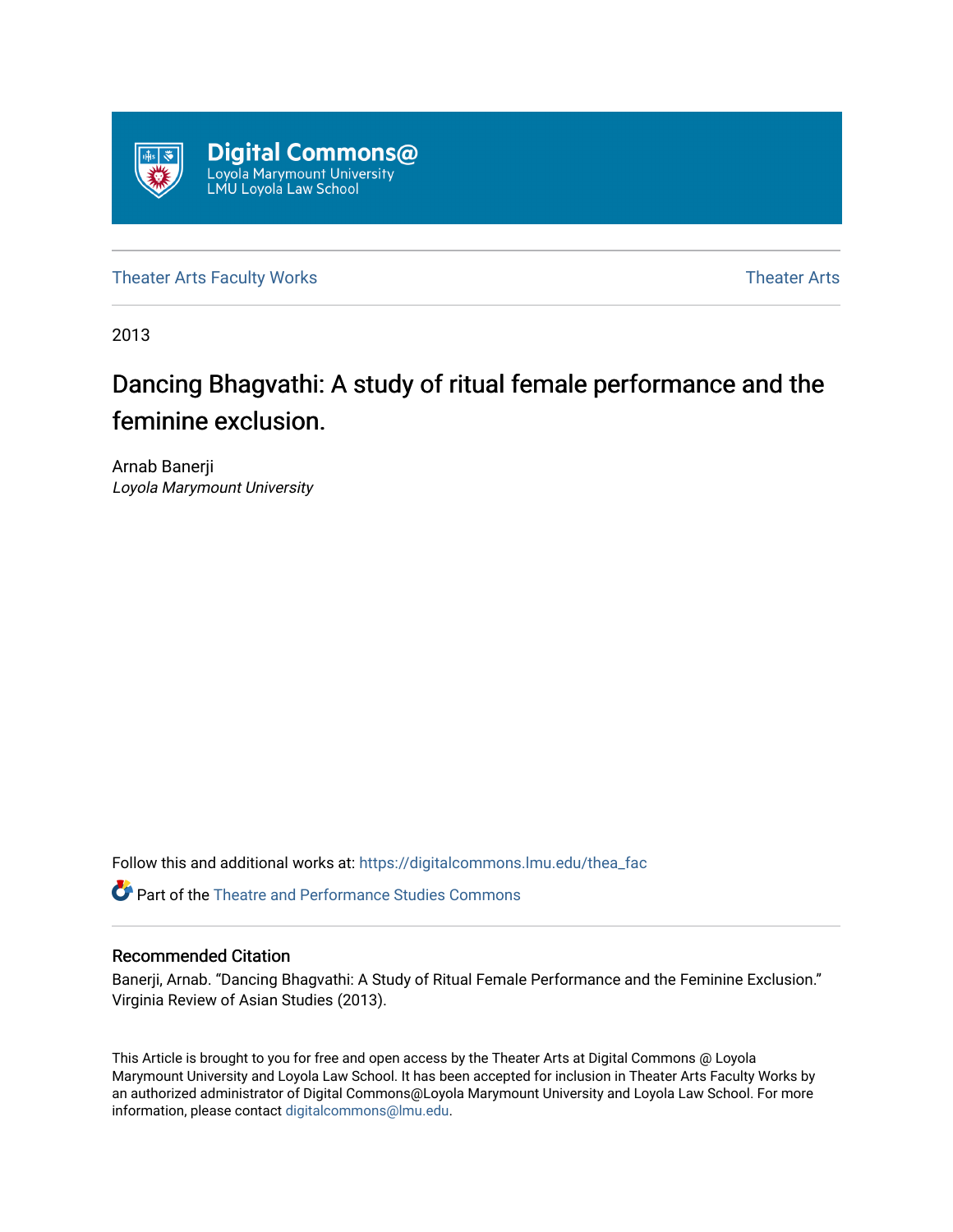## **DANCING BHAGVATHI: A STUDY OF RITUAL FEMALE PERFORMANCE AND THE FEMININE EXCLUSION**

## **ARNAB BANERJI UNIVERSITY OF GEORGIA**

 $\overline{a}$ 

Hindu goddesses provide something that is unavailable in the West's repertoire of images strong-willed, creative, and powerful females who are auspicious and beneficent.

— *Rita&Gross*

We actually worship Bhagavati out of fear. See if we do anything wrong, if we commit any *mistake, we fear she will punish us.*  $-$  Ladies of the Pattakil household, interview by Sarah Caldwell

The frenzied drumming and the fierce cries can be heard from a distance. The atmosphere is quite festive. Temporary stalls selling tea, snacks, cigarettes and small knick knacks line the dirt road leading to the festival site. It is quite late in the evening but that does not seem to bother the crowd that has gathered to witness the killing of the demon by their goddess. The festival arena is brightly lit with neon lights. There is an oil lamp burning at the center. A curtain in the style of Kathakali is raised and the goddess makes her first appearance behind it before she steps out and starts looking for her enemy – the demon Darika. She has a grotesque appearance. Her face is pock-marked and she carries a sword in her hand. Her breasts are bared and they are prominent and red. Devotees, some of them, rather drunk, hurl abuse after abuse at the goddess. Her companion enters the performance space. She does not have the prominent headdress of the goddess but she has larger and more prominent breasts. The crowd is ecstatic to see her. More obscene exchanges follow as this divine companion grabs the nearest man from the audience and thrusts her breast into his mouth. The man is embarrassed but seems to be enjoying himself. The performance continues, more men are forcibly breast-fed and obscenities continue to pour forth. The fight between the supernatural forces of the demon Darika and the goddess Bhagvathi is the focus of the performance and occurs at different places in the performance arena. Each time the goddess grows furious and tries to chase the demon, who runs away. The goddess in her furious frenzy runs around the performance arena to slay Darika. At the climax of the performance the goddess slices a bunch of plantain signifying the killing of the demon. The ceremony is concluded with *guruti*, the ritual act of offering blood (a mixture of turmeric paste and lime) at the goddess's altar.<sup>1</sup> Some live cocks are thrown over the temple compound. It is nearly daybreak and the performance has drawn to a close. The audience gradually leaves the temple compound. At the end of this Mutiyettu performance the observer is left with a series of questions. Why is the goddess so obviously sexualized? What function do the sexual slurs directed at the goddess

<sup>1</sup> Kavalam Narayana Panikkar, "Mutiyettu," in *The Oxford Companion to Indian Theatre*, ed. Ananda Lal (Delhi, Oxford University Press, 2004), 287.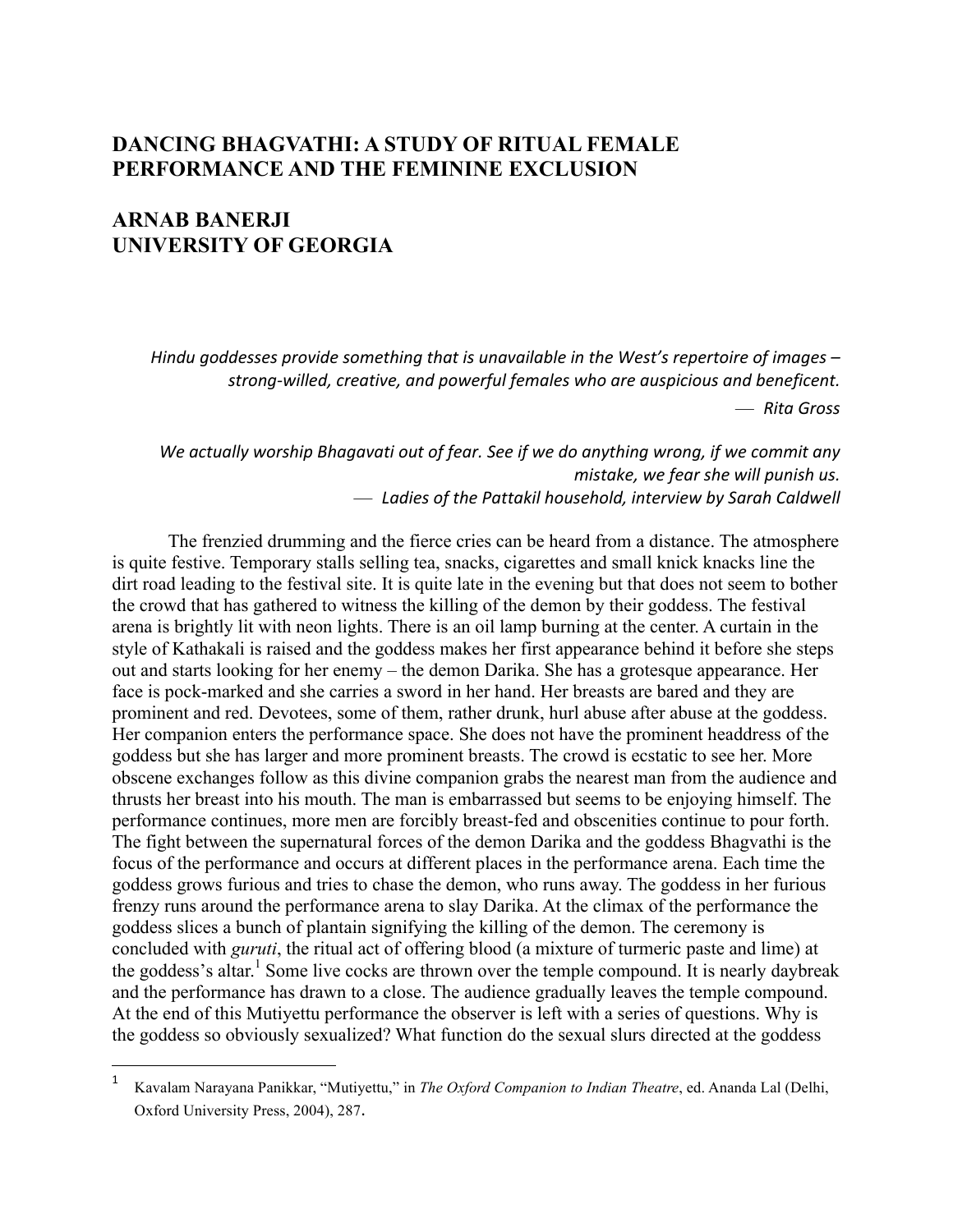serve? In spite of the divinity being portrayed being a female, why are there so few women involved in the performance? The performers were all males who had dressed as a female deity. The audience, at least the most active ones, was all male; the women present were all at a distance. Why is that?

Like most ritual art forms from Kerala, Mutiyettu performers are almost exclusively male. The priests and caretakers of the performance sites, typically attached to a temple complex, are also male. Women are in fact not only barred from performing the ritual dance of the deity, but they are also not allowed to enter the sanctum of the Bhagvathi shrines and the performance arena. The audience at the performance site of Mutiyettu includes a large number of women but they are made to stand at a distance and observe the performance without being directly involved with it. The following discussion studies the relation Malyali women from Ernakulam district, Kerala, India share with this fierce goddess and how the performance of Mutiyettu works as a patriarchal tool to impose behavioral norms on women. This paper will look at the distanced and insignificant role of women in the performance and worship of the mother goddess Bhagvathi as a reaction to the statement by Rita Gross quoted at the beginning of the paper.

Gross mentions that, "Hindu goddesses can promote the humanity of Hindu women by providing the psychological well-being that positive female imagery brings."<sup>2</sup> Such an evaluation of the role of the Hindu goddess and especially the Bhagvathi/Kali figure that she is alluding to (in the epigraph to this paper) seems inaccurate. While it is undeniable that the image of the benevolent goddess portrayed as the dutiful wife Sita, or the goddess of learning Sarasvati or the goddess of wealth Lakshmi definitely make room for positive feminine imagery, it would serve Gross and us well to recognize that these goddesses are always portrayed as quiet, demure and subservient to their male consorts. They wriggle out favors sometimes by using their sexual charm, but they have to constantly prove that they are not sexually deviant, and when suspicion arises about their chastity and purity as it does in the case of Sita, she is forced to take refuge in the lap of her mother Dharitri. In the case of the Bhagvathi/Kali figure, the goddess is seen as someone with uncontrolled rage and capable of causing considerable harm. Although her antagonist in all stories is always a male, she is also revered more by the male than the female. This ferocious image is painted in direct contrast to that of the gentle, ideal Indian woman, often described as kind, gentle, soft-spoken and caring.<sup>3</sup> Her assumption also seems incongruent with the reaction of female Bhagvathi devotees as recorded by Sarah Caldwell and quoted at the beginning of the paper.

Gross is wrong about the position of women in contemporary Indian society when she claims that since the image of the strong female is abundant in Hindu iconography, Indian men are generally more accepting of strong women. The image of Kali is regularly appropriated by men across the country. She is worshipped universally in the country at the dead of night, when existing social conventions require Hindu women to be indoors. Thus, the Hindu woman is automatically excluded from participating in the worship of the goddess and identifying with her. Being a single adult woman, who makes her own living and lives by herself, is still very difficult

 $\overline{a}$ 

<sup>2</sup> Rita Gross, "Is the Goddess a Feminist?" in *Is the goddess a feminist?: the politics of South Asian* <sup>3</sup> *goddesses*, ed. Kathleen M. Erndl (New York : New York University Press, 2000), 106.<br>Matrimonial websites, Bollywood films and popular novels all abound with such ideas.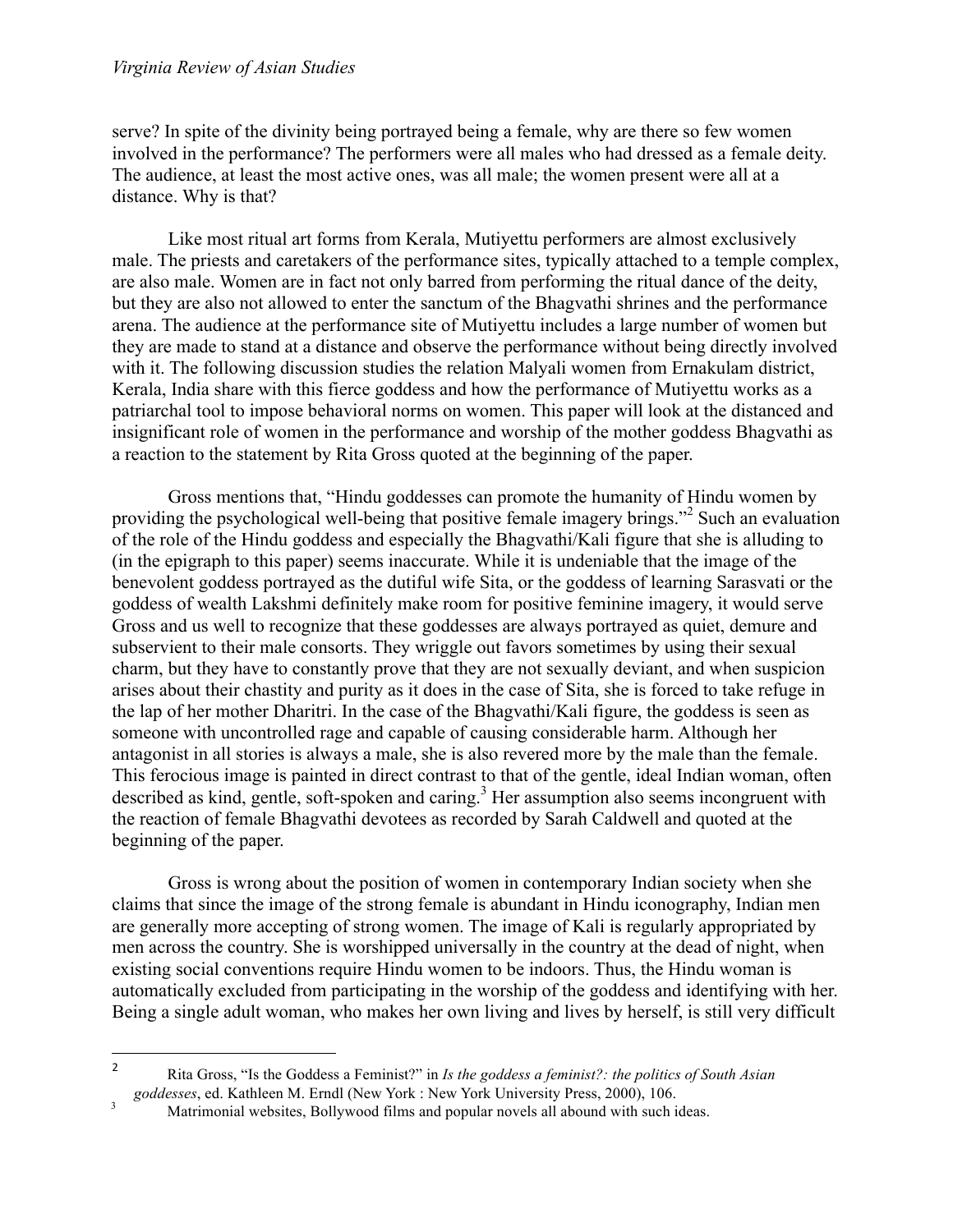$\overline{a}$ 

in India, even in urban settings. These women are seen as threats to the "natural" patriarchal order of things. You may find a stray instance of a woman being praised or lauded in national media, but reports of female infanticide, rape, marital rape, dowry deaths, molestations, eveteasing and any other imaginable forms of violation against the female are abundant. For example, the National Capital Territory of Delhi has been consistently crowned as the "rape capital."<sup>4</sup> This paper will further demonstrate how the image of the powerful female religious icon works against women in the specific instance of Kerala and by extension the rest of the country.

In order to disprove Gross's argument I use the notion of Judith Butler's gender performativity as well as Peggy Phelan's idea of marking and unmarking. Butler's idea of gender as a social construction finds strong echoes in the way the role of the female is determined in both families and performance in Kerala. And drag, which Butler proposes as a way to subvert gender identities, fails to achieve its goal within this different cultural context and works to further consolidate the set notions of masculinity and femininity, breaking out of which is not only socially unacceptable but also virtually impossible. The argument of Phelan is employed to propose a notion of how the female is marked by the male in the figure of the Bhagvathi and in Kerala society. Sarah Caldwell's pioneering work on Mutiyettu functions as a useful resource to inform and guide this study. An evaluation of the figure of the mother goddess in the Hindu pantheon is however in order before proceeding to establish the fallacies of Gross's understanding.

The mother goddess is an important part of the Hindu pantheon. Almost everywhere in India the mother goddess occupies a position of prominence and importance. She is seen as a benevolent deity who does not mind taking recourse to violence in order to protect her children – her worshipers.<sup>5</sup> She is at the same time a "chaste virgin and a caring mother." Most of these mother goddess traditions belong to the Shakta school of Hinduism, characterized by the offering of animals and blood to the deity.<sup>6</sup> It is believed that in ancient times human sacrifices were also made in honor of the goddess.<sup>7</sup> Richard Brubaker makes significant observations regarding the mother goddess worshipped in rural India:

> Demons in South India have a propensity for attacking and possessing humans of the opposite gender, as a means of satisfying sexual appetites. The deity representing the village is female, and it is nearly always male animals that are sacrificed to her; the buffalo whose sacrifice symbolizes the demons' defeat is always male. Numerous village

<sup>4</sup> "Delhi call centre worker gang rape: Two arrested," BBC News South Asia, December 2, 2010, accessed November 15, 2011. http://www.bbc.co.uk/news/world-south-asia-11895527. See also Chintan Gupta, "Delhi

Rapes," The Viewspaper, October 25, 2011, accessed November 15, 2011. http://theviewspaper.net/delhi-rapes/.<br>
For a definitive study of the mother goddess cults and traditions in India, see Narendra Nath Baattacharya, *The Indian Mother Goddess (Delhi: Manohar Publishers and Distributors, 1999).*<br><sup>6</sup> Shakta and Vaishnava are two of the most important schools of Hinduism. Members of the former are Shiva

devotees and followers. They are non-vegetarian, drink alcohol and consume opiates like marijuana in the likeness of the Lord Shiva. Meat, alcohol and opiates often form part of the sacrifices offered at Shakta religious

ceremonies. The Vaishnavites on the other hand, are Krishna or Vishnu devotees. They are mostly vegetarians. 7 Sarah Caldwell, *Oh Terrifying Mother: Sexuality, Violence and Worship of the Goddess Kali* (New Delhi: Oxford University Press, 1999) talks about such practices in connection to certain Bhagvathi shrines in 210-211.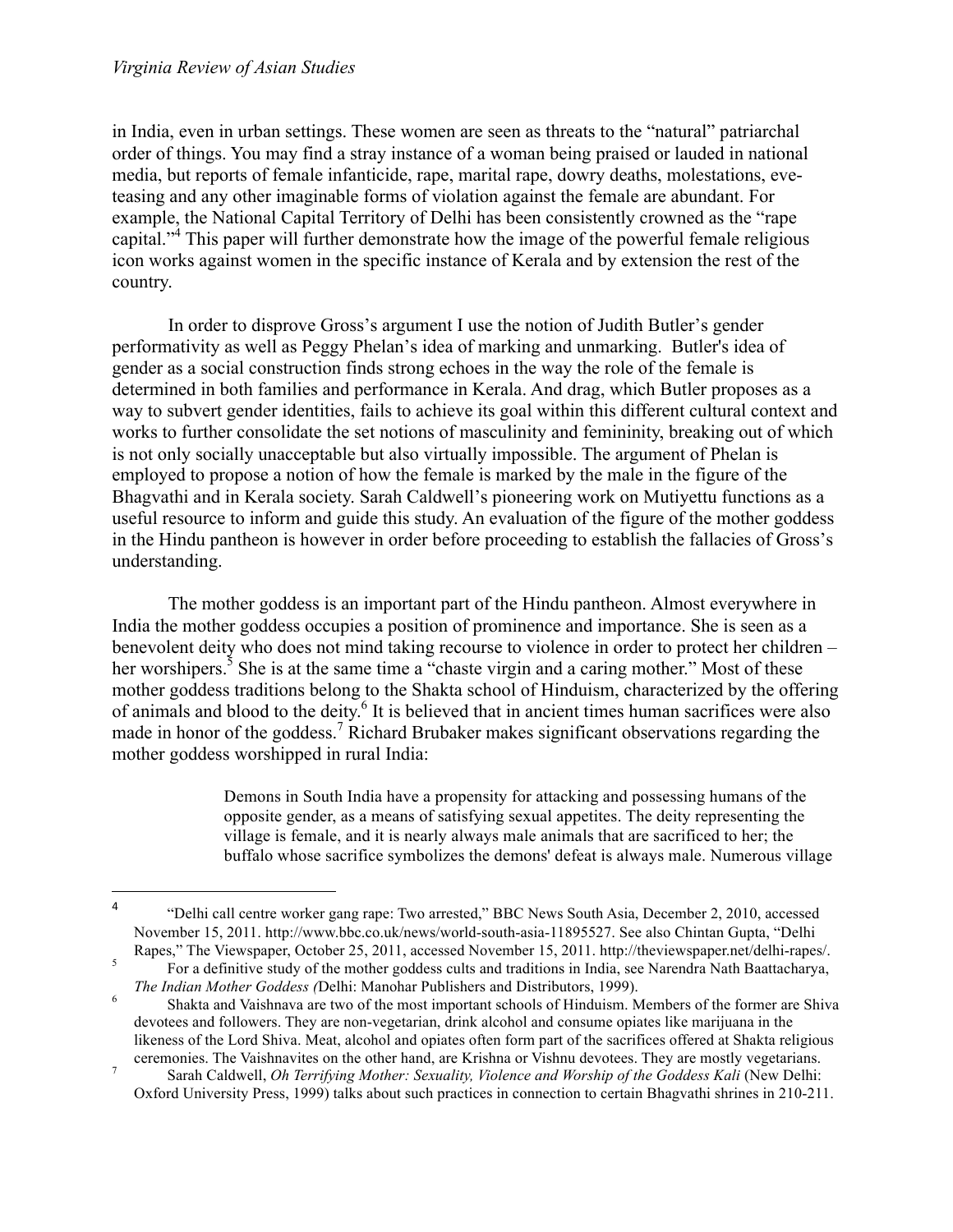goddess myths tell of a woman being wronged by a man (or men), often in the form of a buffalo, who has approached her lustfully.

Thus a common theme appears in several contexts involving or related to the village goddess festival—the theme of male assault, usually sexual assault, upon the female. This strongly suggests that the festival itself may be meaningfully viewed in the same terms. An enclosed, domesticated, sacred space personified by a divine female attracts and is penetrated and violated by a wilderness-roaming horde driven by distinctly masculine forms of lust and aggression. The village, in short, is being raped. And the festival, then, is the village's convulsive, expulsive response. In it the people relive the myth of their goddess defeating and repelling her male attacker.<sup>8</sup>

Thus, the mother goddess is seen as the manifestation of the positive energy that is going to protect the village and its inhabitants from the male demons which can represent diseases and inclement weather. At the same time, Brubaker continues, from the male demonic perspective it is not simply the easy good versus evil enmity/dichotomy at play here. There is the presence of a sexual attraction and often in legends and narratives there is the clear indication that the goddess too has interests in sexual encounters.

The sexual interests of the goddess are represented variously in myths. In certain instances she is portrayed as lustful, whereas in others she is a victim and in yet others she pretends to be inviting in order to gain control of the male demon and destroy him.<sup>9</sup> The figure of the Bhagvathi in Mutiyettu is that of the lustful goddess created out of the fear of the voracious nature of uncontrolled female sexuality. Her festival celebrates the triumph of the good over the evil, represented by the male demon Darika. However, in this particular instance the sexual appetite of the Bhagvathi is far more powerful than that of the demon she overcomes.

Bhagvathi is an important goddess for the people of Kerala. She is worshipped across the length and breadth of the state as the spirit of the mountains and as the goddess of the earth. As Sarah Caldwell observes, "she is essentially life itself, and as integral participants in the natural world, human beings can easily invoke, contain, and experience her presence through the myriad ritual arts offered as devotions during annual temple festivals." 10 In Kerala the worship of the mother goddess involves possession and ritual transformation by performers who dance in her honor and also embody her spirit during the performance. Dominated by men, these ritual forms, which include Mutiyettu, are an integral part of Kerala society.

Mutiyettu, literally "carrying the crown (muti)," derives its name from the large crown that adorns the head of the Bhagvathi. The origins of this art form are unknown, but published accounts claim that it has ancient roots. The performance has some common features with both Kathakali and Kutiyattam, but unlike these classical forms which conform closely to the standards and techniques described in Bharata's *Natyasastra*, Mutiyettu for the most part seems to be a folk dramatic form. Caldwell describes Mutiyettu as a "complex multimedia event,"

 $\overline{a}$ 

<sup>8</sup> "" Richard Brubaker, "The Untamed Goddesses of Village India," in *The Book of the Goddess Past and Present: an Introduction to her religion*, ed. Carl Olson (New York: Crossroad, 1983), 154.<br><sup>9</sup> Ibid., 155. Caldwell, *Oh Terrifying Mother*, 10.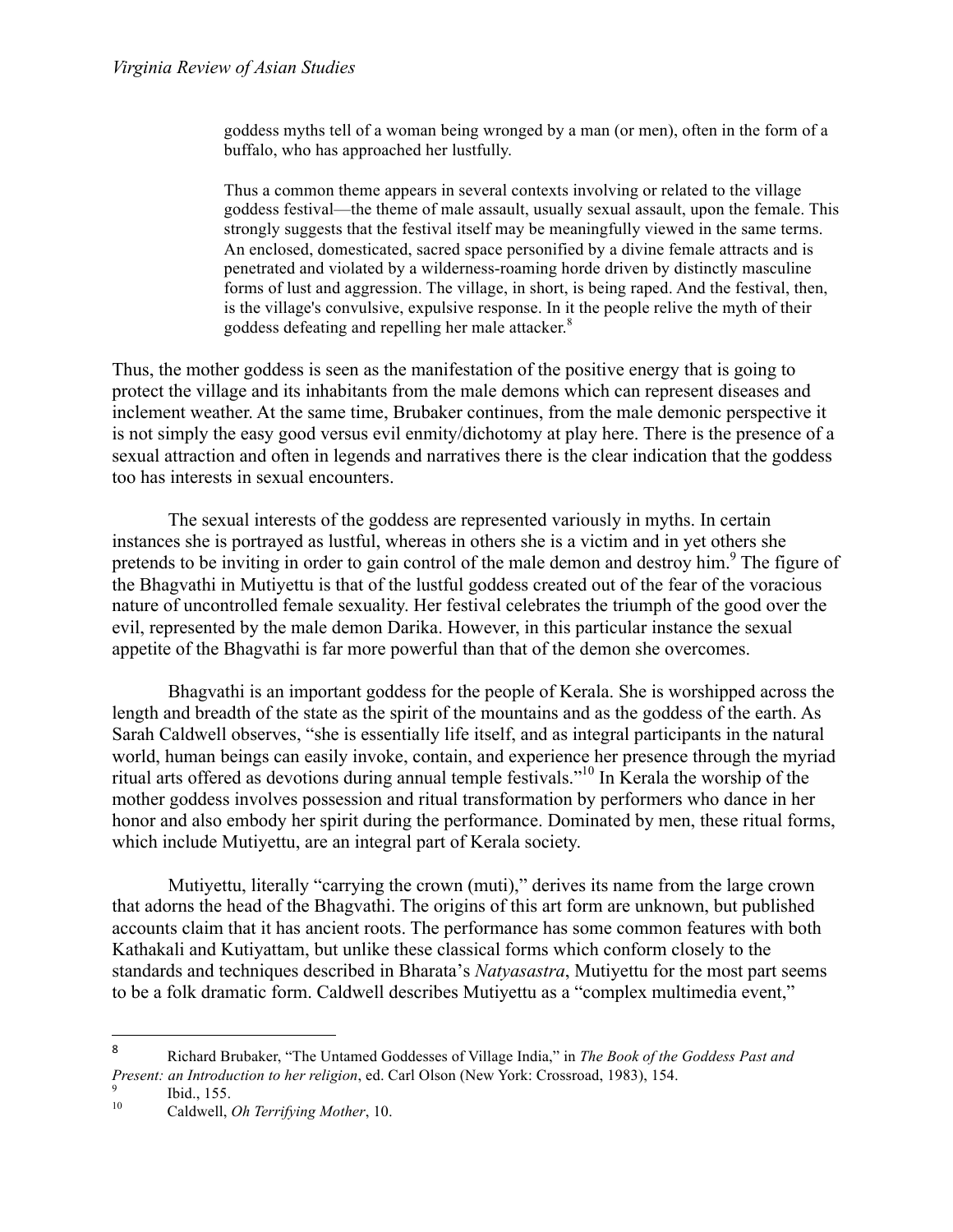which combines elaborate rituals, art, music, theatre and dance. The performances typically last from noon until the dawn of the following day. Performers belong to the higher ranking castes of Kurup and Marar, who have purified themselves through strict ritual penance. Caldwell observes that, "performed exclusively in Ernakulam district and its environs in central Kerala, mutiyettu is a high-caste temple art rooted deeply in folk religious tradition."<sup>11</sup>

Bhagvathi, or Kali, is the protagonist and Darika is the demon antagonist in the Mutiyettu narrative. The slaying of the demonic evil forces represented by the brothers Darika and Danava by Kali and her retinue is depicted in performance. The story has it that Darika underwent strict penance and managed to get a boon from Brahma, lord of creation, that he can only be killed by a woman and if a drop of his blood hit the ground, a thousand demons would spring forth from it. Armed with these boons, Darika and his brother set out to oppress virtuous humans with the ultimate aim of taking over Mount Kailasa, the abode of Lord Siva. The sage Narada informs Lord Siva about Darika's exploits and the enraged Siva opens his third eye to create Bhagvathi/Kali. Kali cannot defeat Darika because she does not know the secret *mantra* (chant) that Brahma gave the demon. Hence the gods create Durga, who fools Darika's wife Manodari into revealing the secret *mantra*. This enables Kali to kill Darika. In the performance Darika shows off his indomitable prowess followed by a similar demonstration by Kali. The goddess seen chasing the demon in the performance resembles a hyper sexualized female in lustful frenzy, her crazed actions resembling the sexual cravings of an unsatisfied woman, the kind of woman that threatens the balance of a male-dominated Kerala/Indian society.

Women in Kerala society are supposed to have a certain advantage over their north-Indian counterparts since the society has had a tradition of a matrilineal social system. However, over the years, as Sarah Caldwell observes, "whatever vestiges of power and choice this unique social system had once bestowed upon women had dwindled." Besides, there is very little account available of what the women's actual experiences were within this unique matrilineal social system. The lives of women in Kerala today are not much different from those of women in north India and are guarded by similar barriers of conservatism and restriction.<sup>12</sup> It is true, as Robin Jeffrey observes, women in Kerala may do more things than elsewhere in India but they do not enjoy equality with men. Caldwell reports, following her conversations with the high caste Nayar and Ksatriya castes, that even within the supposed matrilineal structure all major social, sexual and economic decisions of the family were taken by the male head of the household, the brother of the eldest female in the family. Women's movements in the public sphere were heavily restricted and inheritance, while passing though the female line went from uncles to nephews, not mothers to daughters.<sup>13</sup> Therefore, the matrilineal social structure and the *sambandham* marriage rights did not otherwise privilege women and these practices were strictly limited to the upper caste Nayar and Ksatriya households due to their special relationship with the Nambutiri Brahmins. The vast majority of women in Kerala even during this period were subjected to the restrictions of a patrilineal, patrilocal, and patriarchal form of social organization similar to the accounts found in ethnographic literature for much of South Asia. Nur Yalman in his 1963 study of the social life of Nambutiri Brahmins in traditional Kerala society calls the

<sup>11</sup> 

<sup>11</sup> Ibid., 12.<br>
12 Caldwell, *Oh Terrifying Mother*, 195.<br>
13 Ibid.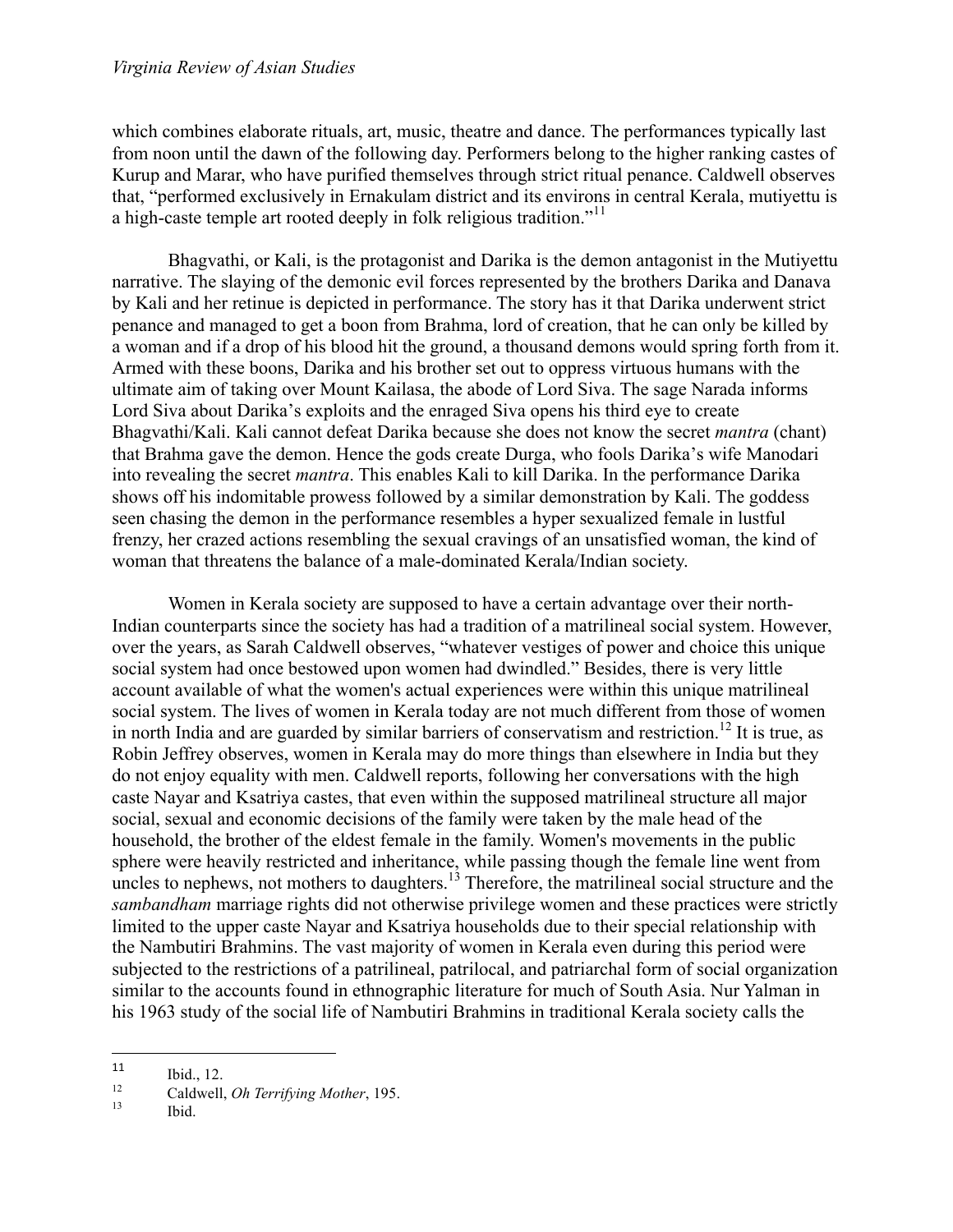treatment of their women "sadistic."<sup>14</sup> The patriarchy was obsessed with exercising an iron-fisted control over the female.

Things have of course changed for women in Kerala over the last one hundred and fifty years when they mostly led cloistered lives. They have access to public education and a large number of women also hold jobs, essential to support the nuclear families. However, a strict moral code continues to make its presence felt governing the behavior of women in public. This code revolves around the notions of "modesty, reticence, and self-control." <sup>15</sup> Any digression from these set norms is met with strict social disapproval to the extent that the character of the woman is called into question. Women are not expected to speak with, look at, walk with, befriend or laugh in the presence of men outside their families, except in rare circumstances. Working women often narrate incidents of humiliating gossips that would start doing the rounds if they behave familiarly with a male colleague or so much as shake his hands. Except in the very urban settings of the state capital Thiruvananthapuram or Ernakulam, a woman is ordinarily not expected to walk the streets by herself after dark without disparaging gossip attacking her character. In spite of all that women might do in contemporary Kerala society they are still confined by patriarchal norms and standards. Caldwell finds similarities between the Bhagvathi shrines and the everyday experience of the women in Kerala society. They are both confined in "small, smoky, hot, claustrophobic" chambers in order to control their sexual needs and appetites. 16

Given the cloistered existence of women in general in Kerala society, the figure of the Bhagvathi seems like an aberration. Caldwell cannot seem to match the image of this ferocious goddess with "long protruding teeth and tongue, her naked red breasts bouncing, chasing men wildly in the middle of the night" with the real flesh and blood women that she saw around her, women who were not only conscious about appearing as pure and proper but were engaged in "muting the sexual speech" of their female bodies.<sup>17</sup> There is an impossibility about the femaleness of Bhagvathi and the picture of the female gender that this representation creates.

The image of the sexually frustrated, voracious young woman is very common in the ancient folklore of the yaksi. 18 Yaksis were believed to be young virgin girls with voracious sexual needs who would climb on top of virtuous men as they slept and drain out vital life fluids. Kerala folklore abounds with such portrayals. <sup>19</sup> Bhagvathi or Bhadrakali is conceived in Kerala as an unmarried, virgin girl—beautiful, hot and dangerous. The source of her frenzy is her virgin state and like the yaksis her desires and anger make her thirsty for male life-fluids. The deity inhabits the male body during performance and drains him of his energy. Performers have been known to describe the feeling of extreme exhaustion and fatigue at the conclusion of a performance, which they explain is not only the result of an exhausting performance but also the fallout of serving as a vehicle for a blood-thirsty, sexually-charged feminine entity. Women in

 <sup>14</sup> Nur Yalman, "On the Purity of Women in the Castes of Ceylon and Malabar," *Journal of the Royal Anthropological Institute* Vol 93 No. 1 (1963): 25-28.<br>
<sup>16</sup> Caldwell, *Oh Terrifying Mother*, 198.<br>
<sup>16</sup> Ibid., 201-202<br>
<sup>17</sup> Ibid., 202-203.<br>
<sup>18</sup> Ibid., 200.<br>
<sup>19</sup> Ibid., 163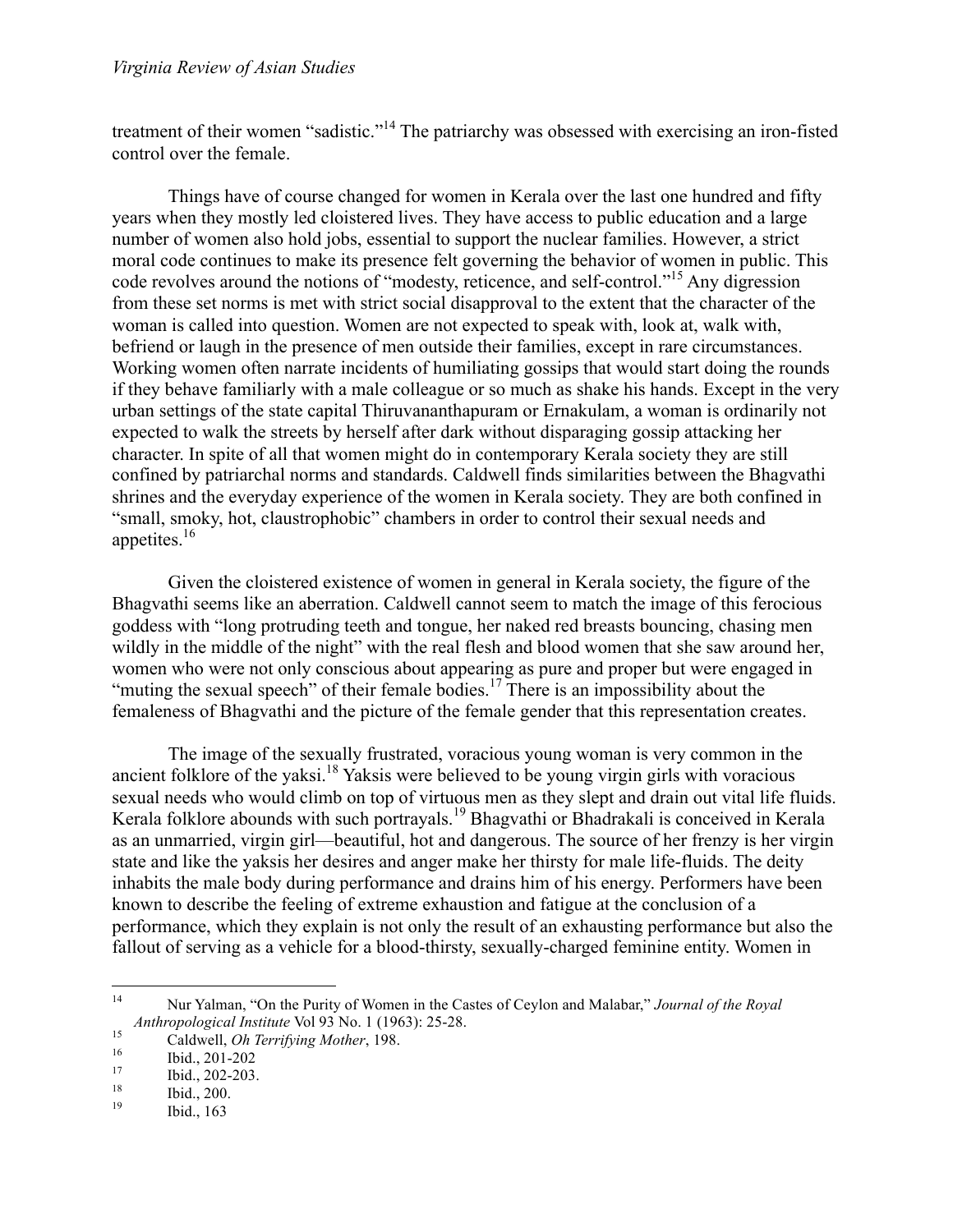this society, familiar with this image, make an active attempt at distancing themselves from it.

Caldwell discovered during her repeated attempts to know the reaction of the Kerala women to Bhagvathi that they often "would demur and defer to the greater knowledge of their husbands."<sup>20</sup> The men on the other hand have intimate, devout personal reactions to offer regarding the goddess. Since she is essentially a male construct, it is the men who have a better understanding of the goddess. They share an intimacy with her while the women repeatedly deny that they feel any personal connection to Bhagvathi, claiming that their devotion is a result of fear and "an anxiety inside the mind."<sup>21</sup> Malyali women really believe that the uncontrolled energy of the goddess and her sexuality are ideas beyond their understanding. Like the women in Kerala society however, the goddess too is only allowed limited exposure to the public gaze. Her intense sexuality requires policing. Caldwell describes a visit to the Bhagvathi temple in Kodungallur:

> Standing, sweating, chanting Amme, Devi …, I felt suddenly sad and full of longing for motherly love. We had to beg and suffer to get Devi's darshan. The closed door made me think of the days (not so very long ago) when women were kept secluded behind the doors of the houses, inaccessible, taboo but enticing, hard to get a glimpse of. Maybe this fuels the male fascination with peeping. $^{22}$

There is however a space where women come closest to embodying the spirit of the goddess: the daily frenzied ritual of the mentally unsound in front of the shrines of Siva and Bhagvathi at the Chottanikara Bhagvathi temple in Ernakulam district.<sup>23</sup> The ritual dancing of the women is particularly overpowering in their expression of extreme anguish. The strict rules governing the proper behavior of women in society are reversed in this frenzied dance as they scream and jump shamelessly while obscenities pour from their mouths. Anxious family members hover around the young women, watching their movements sadly and hoping for a cure, intervening only when there seems to be a possibility of the women injuring themselves in their violence. The obvious parallel to the frenzied dance of the Bhagvathi is unmistakable. Thus the only escape for women from their cloistered, claustrophobic existence is available to them when they are mentally unsound and hence incapable of being contained by the rules of proper behavior.

Judith Butler's notion of gender performativity substantiates Caldwell's observation of the cloistered existence of women, at the same time leading further credence to the incredulity of Gross's claims. Butler writes, "the tacit collective agreement to perform, produce, and sustain discrete and polar genders as cultural fictions is obscured by the credibility of those productions – and the punishments that attend not agreeing to believe in them."<sup>24</sup> For Butler, gender is performative and therefore a socially agreed upon phenomenon. Butler challenges the notion of the "woman" as a universal category. She suggests that this term needs to be further investigated in order to understand the way the idea of the "woman" is complicated by issues of class,

<sup>&</sup>lt;sup>20</sup> Ibid., 203.<br>
<sup>21</sup> Ibid., 213.<br>
<sup>22</sup> Ibid., 214-215.<br>
<sup>24</sup> Judith Butler, *Gender Trouble: Feminism and the Subversion of Identity* (New York: Routledge, 1999), 178.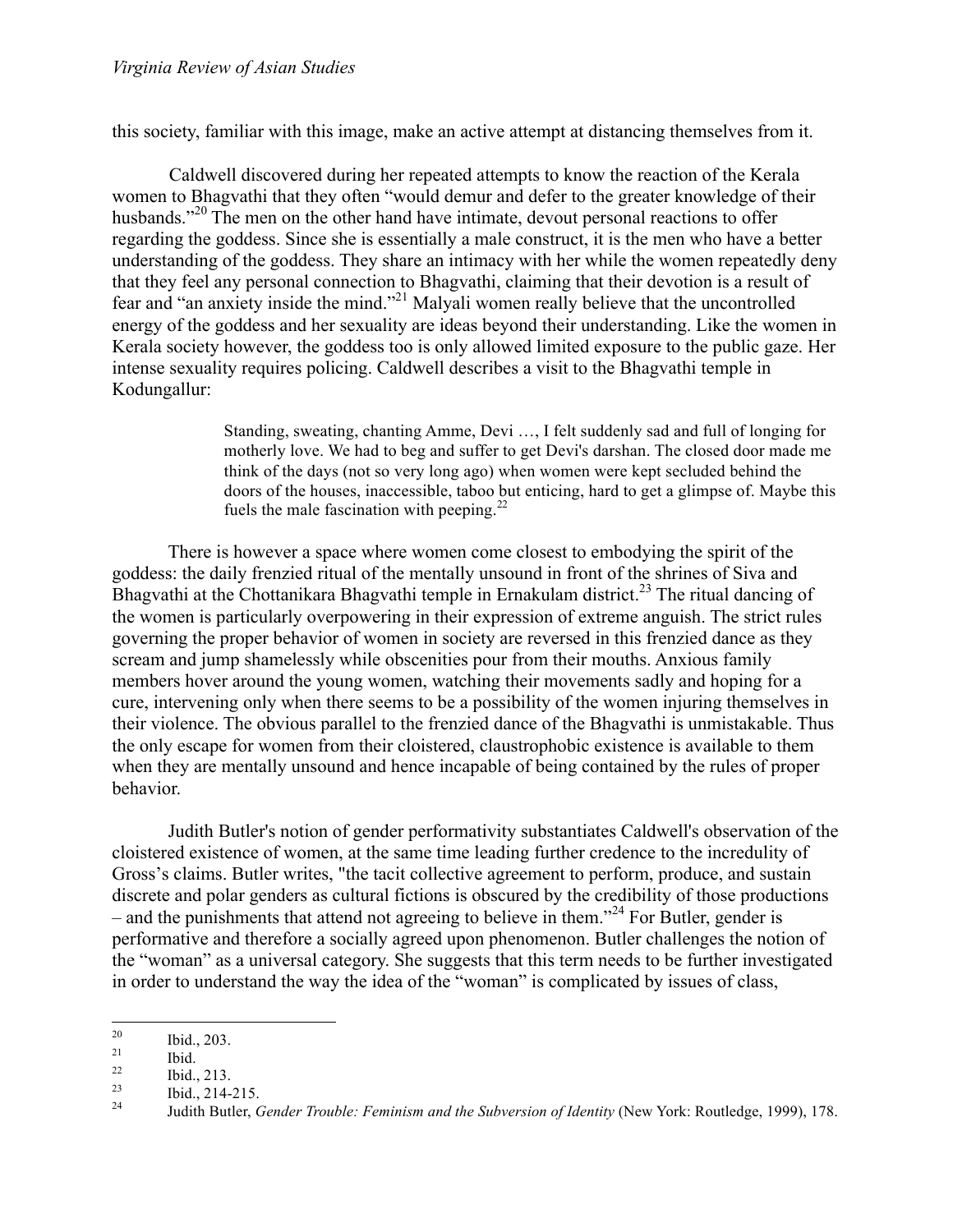ethnicity, sexuality and other determinants of identity. Butler suggests that assuming a universality for this term is parallel to the universality subscribed to by patriarchy which effaces the particulars of oppressive practices in different times and places. Butler challenges the distinction made between sex and gender (sex is assumed as biological, whereas gender is culturally constructed). She suggests that a sexed body cannot signify without gender and the apparent idea of the existence of the sexed body predating social and cultural discourse and imposition is a mere functioning of gender. Therefore, both sex and gender are constructed ideas. Butler goes on to suggest that no distinct, separate identities underlie the acts that supposedly suggest and express gender. These acts, in other words, do not express but only create the illusion of being a specific gender and having a stable gender identity. Therefore, the act of being a gender is the effect of culturally influenced actions and there is no solid, universal gender. And since genders (both "man" and "woman") are culturally constructed ideas, Butler suggests, they remain open to interpretation and "resignification." Butler thus creates a space for subversive action which challenges the imposed limits of gender roles and boundaries.

As already discussed, women in Kerala are expected to behave in a certain way and digressions from the strict code of conduct are met with severe social disapproval. The imposition of such moral codes of being for the "ideal woman" is of course a social and cultural construction. By making subscribing to this idea a marker of the ideal female, the society forces the woman to behave in a certain way in order to be recognized as a woman. Women who do not behave like they are expected to are termed a "real Bhagvathi," a negative characterization. Male performers of Mutiyettu who enact the role of this female goddess often claim that she is no ordinary woman. She was not born in the ordinary way (through a vagina) and there are no mentions of her either having periods or going through the processes of pregnancy and childbirth. 25 The comparison with the Bhagvathi then strips the real woman of her feminine essence within this culture which revolves around their reproductive powers. Menstruation and childbirth are paradoxically seen as impurities associated with the female sex. A woman is supposed to spend the days of her period in isolation, Nalini Bekal, a well-known female writer from the Nayar caste describes the experience: "So for four days she (a girl/woman) has to sit in a special room by herself and she shouldn't go outside that room. Nobody should touch her either. All the ladies come to inquire about and see, but not touch her. Very close relatives bring snack and different eatables."<sup>26</sup> Menstrual pollution is also seen as a reason, by women themselves, behind their not being allowed to enact the role of the Bhagvathi in Muityettu. As the wife of a prominent Mutiyettu performer who specializes in the portrayal of Kali (a form of Bhagvathi) says:

> Women can't perform mutiyettu because of menses. I have much bleeding and sickness at each period. I can't touch any food. People think menses is bad. We can't enter the temple. My mother told me if a woman goes in the temple when she is menstruating, she will fall to shivering, have epileptic fits, or be possessed. The old women say that if a woman goes in at that time, she will lose her eyes and go mad. Women don't have much power. If we ask small things from Devi, we will get them – not big things. Men have more power. For work and such, men have more. Only at the time of birth do women

<sup>&</sup>lt;sup>25</sup> Caldwell, *Oh Terrifying Mother*, 205.<br><sup>26</sup> Ibid., 207.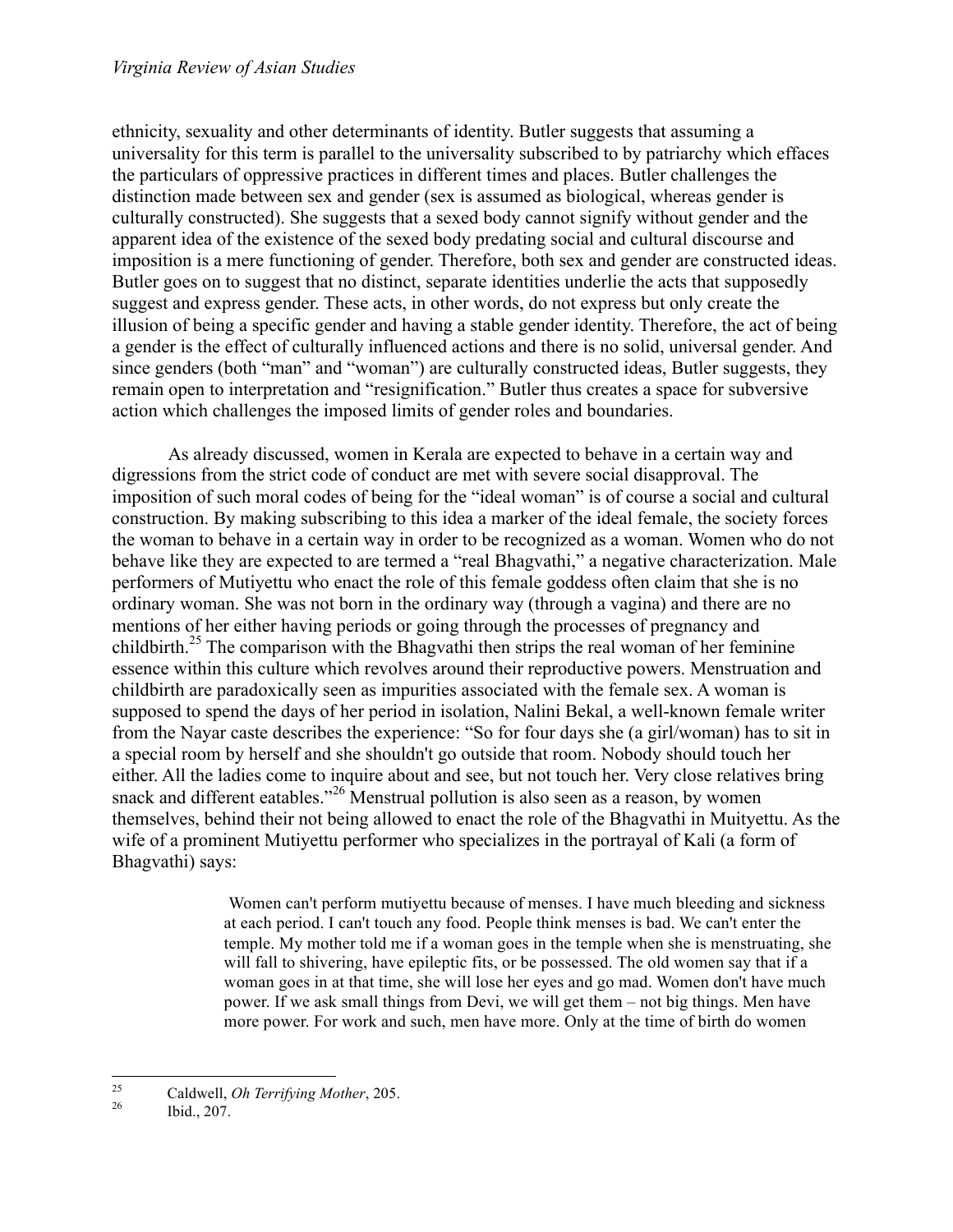have power. At other times, men dominate. $27$ 

This woman clearly recognizes that "men dominate." But, the gender role that she is supposed to perform within this social equation is so ingrained in her that she refuses to think of this domination as a restriction on her. Adhering to the male idea of what the role of the female should be is seen as an accepted fact of their lives by the women. They acknowledge and acquiesce to the cultural rules. These cultural norms appear arbitrary to a lot of them but there is no resistance offered. After all, it is an ancient tradition and challenging traditions is a disgrace. Also noteworthy, in the above quote, is the attitude that the women themselves have regarding a basic biological process associated with the female body. By perpetuating the notion of menstruation being an impure action and the time of the period as a time of social probation, women continue performing the role that patriarchy has outlined for them. We also witness an attitude of self-policing amongst the women in this attitude and a willingness to conform to the gender role expected of them.

Since menstruation and reproductive powers are such important markers of the female identity in this society, denying the female goddess Bhagvathi these markers of her "feminine sex" creates a gender anomaly. And since the male is the dominant force, only they can enact this anomalous sex possessing "female" energy. In spite of their same sex women are deemed incapable of understanding the "gender" of the goddess and consequently are denied any role in the portrayal of the Bhagvathi. Thus, contrary to what Gross would like us to believe about the Hindu/Indian men being more accepting of stronger women, we see that the iconography of the strong female divinity works against her claim. The image of the Bhagvathi is an ally of the male, working in conjunction with the masculine imagination to further subjugate and oppress the female. Looking at the performance of the Mutiyettu Bhagvathi as drag complicates the relation of the goddess with her female devotees further. Drag, in this context does not bring into relief "the understated, taken-for-granted quality of heterosexual performativity," working instead to reinforce such a quality.<sup>28</sup>

The enactment of the female Bhagvathi in Mutiyettu by male performers is a "drag" performance. The performer enacting the role dons a female costume, with emphasis on prominent breasts and adopts a stylized female demeanor which includes voice modulations, postures and movements. As a troupe leader described it, a performer should be like a lady.<sup>29</sup> The paradox lies in the fact, that the performer *should* be like a lady but *should not* be a lady. The ritual behavior of the goddess is contrary to all that a Malayali woman should not be and is seen echoed in the frenzied acts of the mad women in Chottanikara. A woman's sexuality and potential anger are taboo and need to be controlled. This particular form of drag then serves the purpose of the society by denying the female the right to express her sexuality and anger even in a ritual context. Butler writes,

> As much as drag creates a unified picture of "woman" (what its critics often oppose), it also reveals the distinctness of those aspects of gendered experience which are falsely

<sup>&</sup>lt;sup>27</sup> Ibid., 205 Ibid., 205 Ibid., 205 *Judith Butler, "Critically Queer," GLQ: A Journal of Lesbian and Gay Studies Volume 1, Number 1 (1993):* 

<sup>27.</sup> <sup>29</sup> Caldwell, *Oh Terrifying Mother,* 215.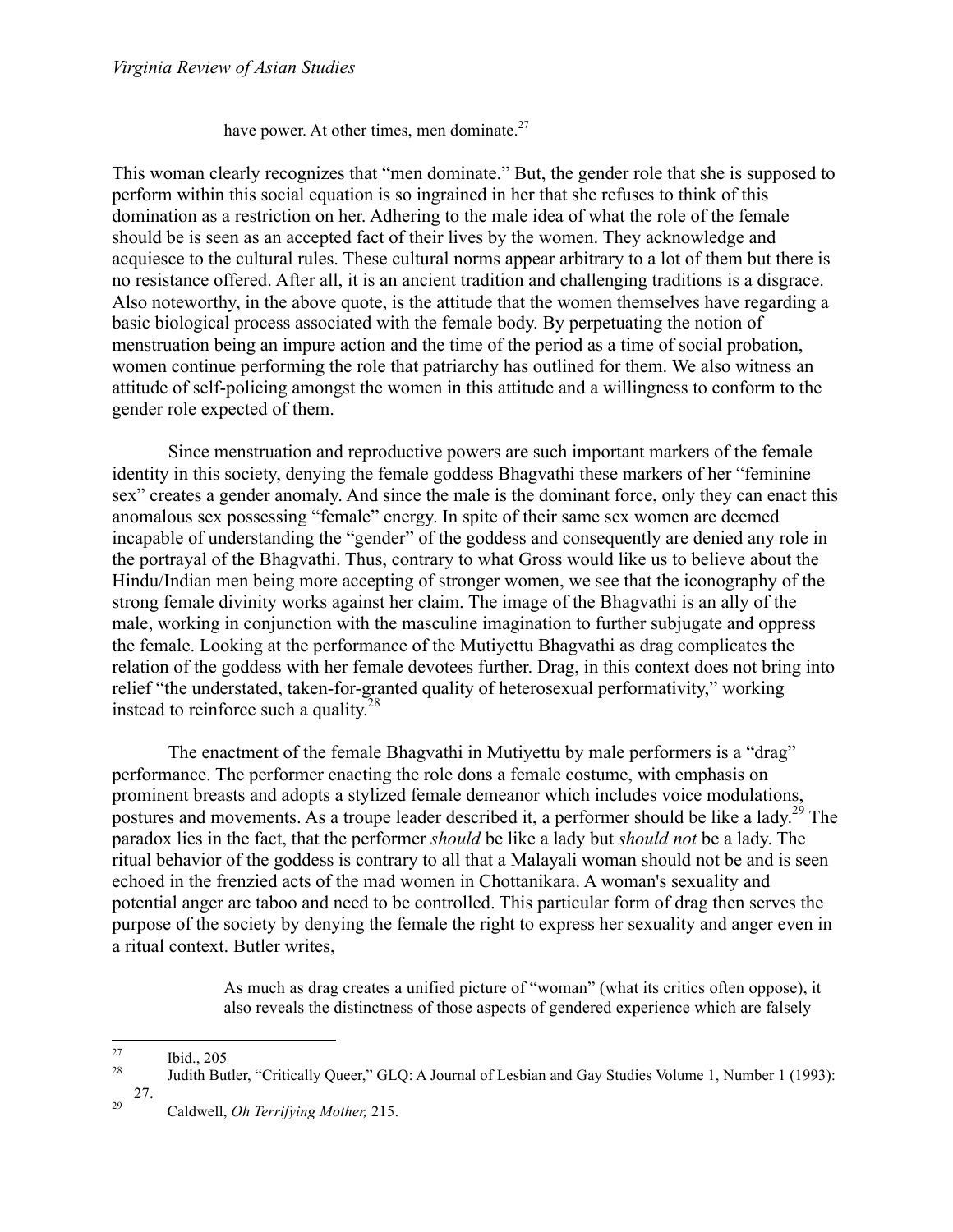naturalized as a unity through the regulatory fiction of heterosexual coherence. In imitating gender, drag implicitly reveals the imitative structure of gender itself—as well as its contingency. Indeed, part of the pleasure, the giddiness of the performance is in the recognition of a radical contingency in the relation between sex and gender in the face of cultural configurations of causal unities that are regularly assumed to be natural and necessary. In the place of the law of heterosexual coherence, we see sex and gender denaturalized by means of a performance which avows their distinctness and dramatizes the cultural mechanism of their fabricated unity.<sup>30</sup>

However, in the context of a Mutiyettu performance, as we have seen, imitating gender loses its efficacy in revealing the "imitative structure" of gender. As a matter of fact, it further reinforces the gender binaries that a drag performance is supposed to reverse and challenge.

The Mutiyettu Bhagvathi is imagined as a sex starved unmarried virgin who is thirsty for male life-fluids. The life-fluid in this case is of course the semen. The narrative of the Bhagvathi further substantiates the claim. It might be recalled here that the demon Darika whom Bhagvathi is looking for and ultimately going to kill in the performance has the boon from Brahma of being able to reproduce himself endlessly when a drop of his blood touches the ground. For this power, he is referred to as a *raktabijasura –* a blood-seed demon. *Bijam* in Malayalam means the reproductive seed or semen. Men and women both have it and it has a close relation to blood. In folk conceptions of reproductive physiology, the male and female produce their sexual fluids by arousing sexual desire and by heating the body – men in the form of semen and women in the form of blood. Therefore, the heat of the female is vital to the reproductive process, but to complete it the man has to sacrifice his life-fluids to the female, which "leaves him somehow less vital, closer to death."<sup>31</sup> The sacrifice of the essential male fluids is enacted in the Bhagvathi performance:

> Darika is conquered by Kali, who takes the help of the insatiably bloodthirsty Vetalam, a horrible female forest ghost. Her enormous tongue spreads over the entire battlefield and as Kali kills Darika, Vetalam laps up the endless river of blood so that no more Darikas can be born from the contact of his blood with the earth. Thus Darika is destroyed by the direct controversion of his infinite autofertility: his yaksi/demon/vampire/virgin opponents 'drain and drink' his precious life-fluids thus destroying his vitality and killing  $\lim^{32}$

Sexual ideas not only abound in the narrative of the Bhagvathi but are also an important and integral part of the performance. Bawdy songs known as the Bharani are sung and addressed to the goddess by drunken devotees during a performance and talk in no uncertain terms about the sexual prowess of the goddess.<sup>33</sup> The cross-dressed performance of the female goddess allows

<sup>&</sup>lt;sup>30</sup> Judith Butler, *Gender Trouble*, 175.<br>
<sup>31</sup> Caldwell, *Oh Terrifying Mother*, 164.<br>
<sup>32</sup> Ibid. Caldwell talks about some of these songs. The men who are more than happy to sing these songs in an inebriated state and during a Mutiyettu performance did not seem equally forthcoming when Caldwell wanted to collect a few samples. However, she does manage to cite a few examples, which read as follows: "1. If you have to fuck Kodungallur Amma, you'll have to have a penis like a flagpost. 2. Didn't you see that Brahmin girl in Palghat? Didn't you see her cunt? It's like a cut Christmas cake [a European style dark fruitcake]." One of her respondents mentioned that songs like these are sung because the goddess is unmarried and can be made happy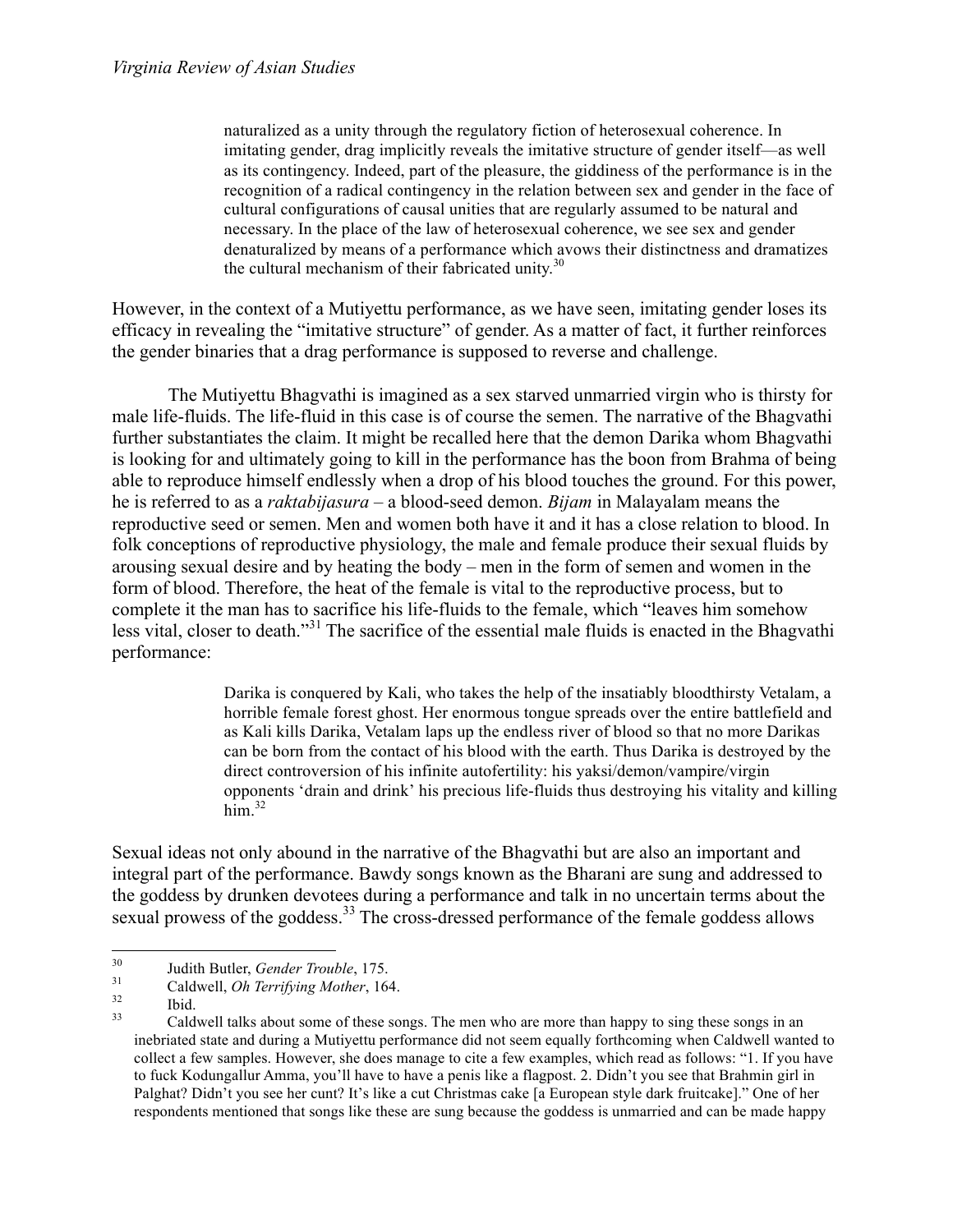the male to inhabit a form of the feminine that is socially unacceptable and hence out of bounds for a real woman. It is a performance of what Butler calls the "impossible within the possible" but its purpose is neither to celebrate the impossible nor is it to make up for a lack of social conventions which allow discursive forms of sexuality. 34 Thus, drag in this instance is not used for subversion but to assert the absolutism of prescribed gender rules and binaries.

Butler asks, "How would one ever determine whether subversion has taken place? What measure would one invoke to gauge the extent of subversion? From what standpoint would one know?"<sup>35</sup>Seen from the standpoint of an outsider peering into the patriarchal society where Mutiyettu exists, it is difficult to find any trace of gender subversion in the performance. The ferocious feminine divinity is constructed by the patriarchal society and her deviant example is one that women can revere and fear but not love and embrace. A large distance administered by patriarchy separates the goddess from her female devotees. In direct opposition to Gross's claims the goddess is not a feminist but like her devotees a strong proponent of the patriarchal order of things. Her figure is used to marginalize and remind women of their inferior position in society not to celebrate them.

The figure of the Bhagvathi operates as a third category of gender in this society, that of the sexually-voracious female. This category may only be approached, performed and contained by the male but is always outside the realm of and serves as a warning and a limit to the female. The female sex is in this way divided into two distinct categories of the ideal (one which the Malayali women are supposed to aspire and adhere to) and that of the deviant, which would lead to their being excluded from society. Thus female possession as seen in the mad women and the possession resulting from social transgression is devalued as demonic as opposed to the male possession of and by the goddess which is celebrated as divine. This form of the feminine can rid the troubled female body of the "evil" that possesses her but can never enter the female body since that possession would be evil in itself. Gender roles in performance and in society sanctioned through cultural practices work to mark the woman as a category whose sexual and emotional potentials need to be checked in order for the society to maintain its balance. The work of Peggy Phelan discussed in the next section of the paper helps in understanding the extent and scope of this marking.

Deborah Tannen writes, "there is no unmarked woman."<sup>36</sup> She suggests that women have always been traditionally marked as a category. In everything that a woman does from choosing a prefix for her name while filling out a form, in selecting footwear or clothing, her actions are under constant scrutiny. She cannot do anything without an interpretation of her character. Men on the other hand have been able to escape this vicious circle. They are most certainly the perpetrators who take it upon them to establish the yardstick on which a woman and her character are meticulously measured. Peggy Phelan argues that being invisible and consequently

by the singing of these obscene songs. Printed texts of Bharani are available at the performance site, but they do not contain the actual bawdy lyrics substituting them with devotional songs written in praise of the goddess by

well-known poets (Caldwell, 165).<br>
<sup>34</sup> Butler, "Critically Queer," 27.<br>
<sup>35</sup> Ibid., 29.<br>
Deborah Tannen, "Marked Women, Unmarked Men," *New York Magazine* (June 20, 1993).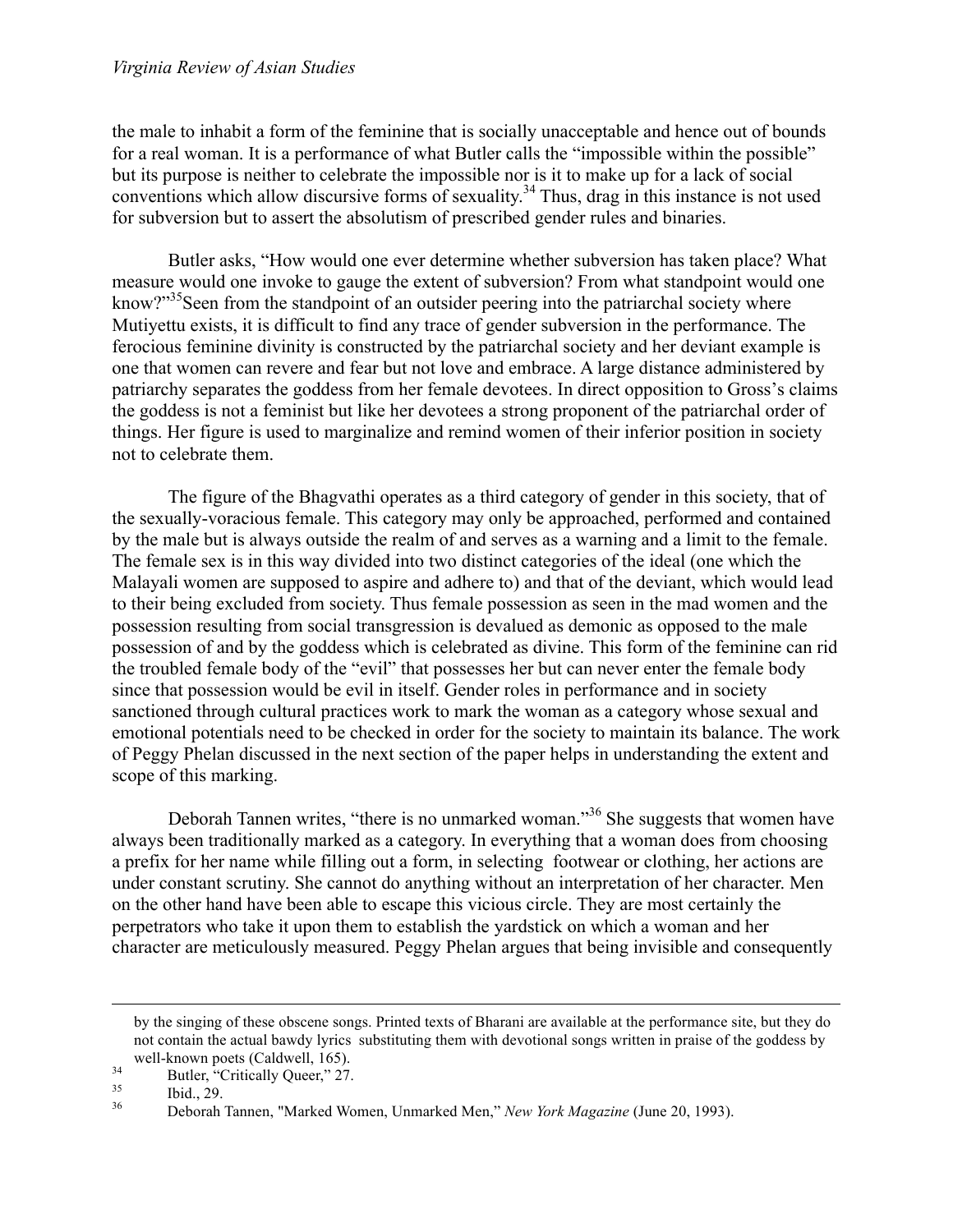unmarked allows certain agency.<sup>37</sup> She uses the idea of the female as the invisible other and suggests that the female is a heavily marked entity. And it is the men who remain unmarked and create the signs and structures that mark the idea of the female and the feminine. A similar phenomenon is observed in the Kerala society that we have been looking at. The female is confined within the domestic space, and when she is allowed in public a wide array of restrictions are imposed on her. Abiding by these restrictions allows her to identify with the social category of the female in Kerala society. Transgressing these boundaries, in turn, marks her as an aberration and a threat to the balance in society that these restrictions supposedly create. For example, married Hindu women wear vermilion in the parting of their hair. This suggests that her body and person are controlled by a man. Not wearing the vermilion means that the woman is unmarried and hence available for male consumption. Dressing too provocatively (in the conservative, sex-deprived Kerala society this could mean something as common place as a t-shirt and jeans) suggests that the woman is "loose" and thus sexually available. Traditional Malyali clothes for women also make a distinction between pre-pubescent girls (hence not sexually desirable) and young women who have reached puberty. The latter adds a special garment which hides the bosom from the male gaze. However, the mere fact that she is wearing this special scarf is an indication for the male that this young girl is sexually mature. Schools and universities often try to impose the "moral dress code" on women. This is done in order to prevent the girls from showing their body off to the men and enticing them. Women who oppose these draconian rules are characterized as cheap, anti-traditional and "slutty." The male, in this society is obsessed with the threat that uncontrolled female sexuality presents and makes every possible attempt to contain and confine it. The male however, is never subjected to any such regulation and is unmarked in this social equation. Although he is the visible representation of the culture, his presence in public is never subject to any scrutiny. It is only when the female enters the public arena that she is kept under a close and strict watch. However, in the Indian context, the act of marking can seem to have certain political agency as well. And since this act of marking allows agency, women are not a part of this arrangement. In India, caste and class may be identified by certain cultural markers. Sporting of the sacred thread (reserved for male members only) signifies affiliation to the higher, priestly castes of Brahmins and Nayars. Within this system of marking that guarantees agency, women remain unmarked but this unmarking only devalues their position. I argue that a process of marking and unmarking is also at play in the performance of the Bhagvathi.

When we view Phelan's unmarking and marking of women in conjunction with Butler's notion of the drag and Caldwell's idea of the cloistering of women we see Mutiyettu as setting boundaries for the right behavior of women. The ritual dance of the Bhagvathi represents an "unruly or ungovernable sort of woman; a flirt." 38These adjectives perfectly summarize the behavior of the Bhagvathi in performance and stand for everything that a Malayali woman is not supposed to be. The performance of the Bhagvathi by a male performer, I argue, functions as a warning to the female of the risks associated with being sexual libertines and of not possessing self-control. The performance serves as an effective strategy of marking the women. Phelan writes, "In excessively marking the boundaries of the woman's body, in order to make it

 <sup>37</sup> Peggy Phelan, *Unmarked* (New York: Routledge, 1993).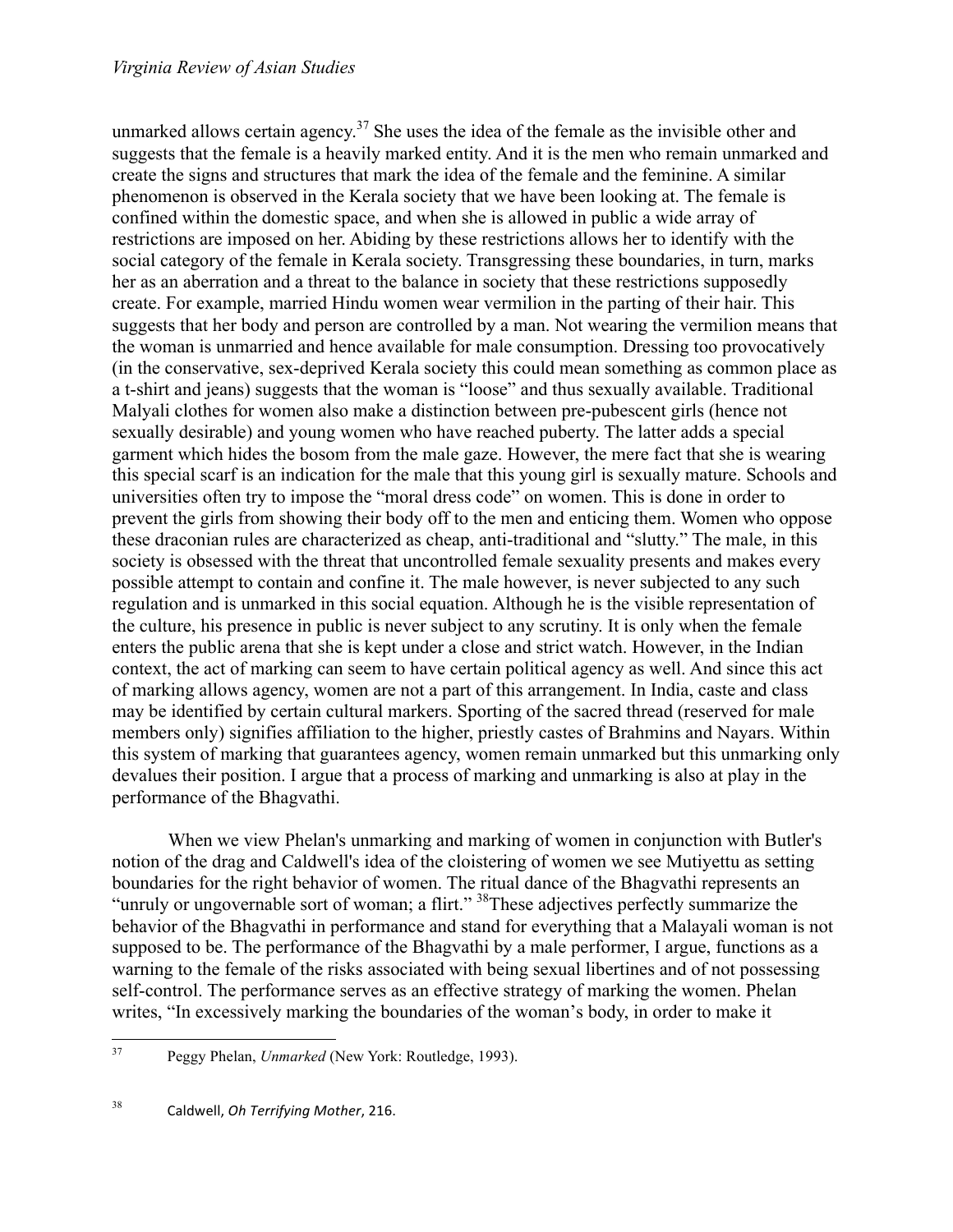thoroughly visible, patriarchal culture subjects it to legal, artistic, and psychic surveillance."<sup>39</sup> Revising Phelan's approach (for the Kerala context), I suggest that the form of marking seen in Mutiyettu does not set down standards for an ideal feminine behavior but seeks to impose a boundary for that behavior. In the case of Mutiyettu, the image created is not of the ideal but of the kind of woman that the society does not want its women to be. Therefore, "the thoroughly visible" is the deviant woman, an image which is then used by the patriarchal system to enforce surveillance on the women who are culturally unmarked. The female body is not supposed to be visible in this cultural context and the surveillance imposed by the patriarchy ensures that. And the "thoroughly visible" bare-breasted, sexually-crazed female embodiment acts as the boundary that should not be overstepped. The deviation from the ideal woman "role" gives rise to the fearful, vengeful and lustful Devi who women are supposed to venerate but never emulate. Thus, being referred to as the Bhagvathi becomes a negative characterization and symptoms afflicting female transgressors defying the social code echo the behavior of the goddess in performance. The unmarked males in Kerala society then not only create and propagate the idea of the ideal feminine behavior they also use performance to create boundaries for the women in this society.<sup>40</sup> The figure of the goddess in frenzy thus becomes the "believable image" of the "unverifiable real" of the young virgin girl in heat, a phenomenon not seen outside of the figure of the mentally unstable women because of social impositions. 41The figures of the "strongwilled, creative, and powerful females" in Mutiyettu therefore prove to be more limiting than liberating.<sup>42</sup>

The popular image of the Kali aptly summarizes the ideas discussed in this paper. The goddess is depicted naked. Her breasts and genitals are barely concealed by garlands made of human, more specifically, male, body parts. She is seen astride Siva, her creator. Legend has it that the goddess was afflicted by pox after being cursed by Manodari, the wife of Darika (the demon she killed and whose head she is holding in one of her left arms). Siva wishing to rid her of agony creates a son Ghantakarnan who licks her body to cure her. The story is fraught with suggestions of cunnilingus and incest. He is prevented from licking her face because brothers cannot enjoy such a form of intimacy with their sister and in pain Kali runs to her father. In order to calm her down, Siva strips (although shown in the accompanying image with a tiger skin loin cloth) and lies in her path. Daughters are not supposed to see their fathers naked and since she does, Kali is ashamed (the reason her tongue hangs out) and she lets off the steam. In another version, Siva lying naked in the path of Kali penetrates her as she steps on him and this releases the pent up energy that she had been holding back and the goddess calms down.<sup>43</sup> This widely

<sup>&</sup>lt;sup>39</sup> Phelan, *Unmarked*, 30.<br><sup>40</sup> Women are expected to be ignorant about sex. They are supposed to be virgins till marriage and female masturbation is regarded as taboo not only by men but women themselves. A lot of women simply do not believe that female masturbation is possible although they know and think that male masturbation is dirty but normal. Women are also expected to be homemakers, not overtly ambitious, know some music and dance and be well conversant with traditional values and practices. They are supposed to be gentle, caring and "familyminded," meaning not aspiring to or not holding a job. A lot of working women quit their jobs in order to devote full time and energy to their families post-marriage.<br>
<sup>41</sup> Phelan, *Unmarked*, 1.<br>
Gross, "Is the goddess a feminist?" 27.<br>
Caldwell, *Oh Terrifying Mother*, 167-169.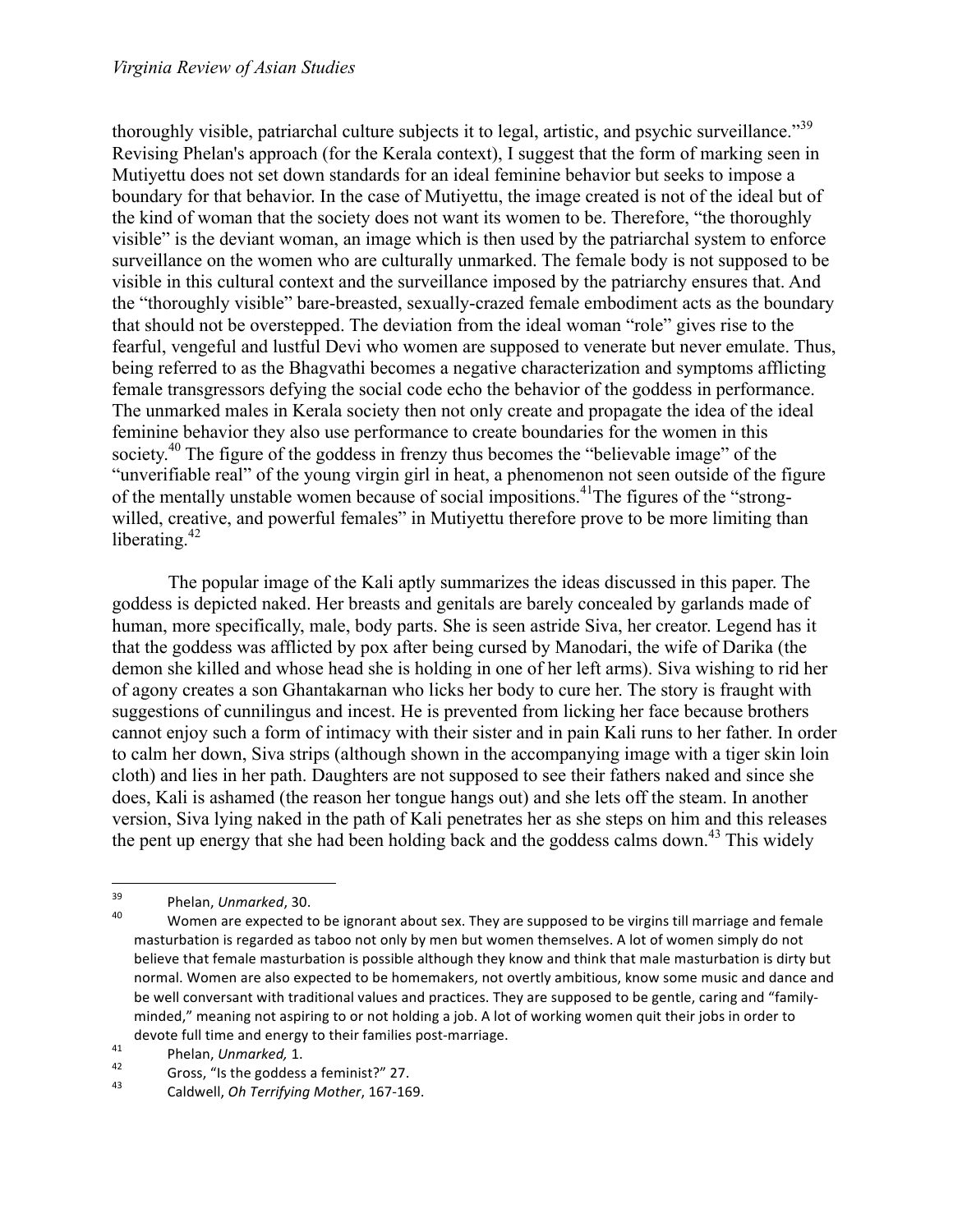disseminated popular image and the accompanying story are in complete contrast to the image of the "Indian woman." Matrimonial websites advertising prospective brides bear testimony to what is expected of a "good" Indian girl. She is supposed to be fair (the goddess is dark-skinned, most Malyali men look for "very fair" women), good-looking, gentle, caring and traditional (read without ambition, can sing, cook and have children). In other words, qualities which are in direct opposition to the figure of the Kali/Bhagvathi.

It is hard to imagine, given the abundance of such contradictory evidence, that Rita Gross declares that the figure of the fierce goddess suggests the acceptability of strong women in Indian society. The goddess Kali as I have demonstrated in this discussion is the exclusive property of Indian men. Women, on the other hand, are scared of her and revere her fearing divine wrath. This wrath is supposed to manifest in ways similar to the uncontrolled frenzy of her behavior as seen in Mutiyettu performance and heard in folklores and legends. Any identification with the deity for the women in Kerala means that she is a deviant. Bhagvathi's voracious sexual appetite scares the men but also excites them. Her flirtatious nature and big exposed breasts are exciting for men who engage in a playful banter with her. However, these are the exact qualities that they do not want the women of their society to exhibit as these examples from Kerala will prove:

> 'One day,' she would say, 'I was going to school with my friends. I was only 14 then. A couple of boys came from the opposite direction and pointing to me, said, 'This girl has magnificent breasts.' They thought I would not understand, but I did. I knew then just a few words of English...My temper flared up and I used an abusive Malayalam expression, the politest translation of which is, 'Your mother's coconut!' Somehow my father came to know of this incident and he decreed, 'Janamma shall not go to school any longer.' That was the end of my education, and that's why I'm such an ignoramus.<sup>144</sup>

Women in Kerala are able to be educated and have the opportunities that education affords them such as participating in politics, keeping up to date on news, reading religious texts, etc. These tools have not translated into full, equal rights however. At Cochin University women must be in their hostels by dark while men are free to roam at any hour. There is a general atmosphere and attitude that women must be protected and therefore restrictions such as this one are for their benefit. Of course there are women who break the rules, but they are often looked down on. One student from Kerala expressed to me his anger at women in Cochin who wore jeans short skirts and were "flaunting their sexuality."<sup>45</sup>

The image of the Bhagvathi becomes a poignant reminder of the evils of flaunting sexuality. She is a goddess, yes, but she is stripped of her femininity. She is denied reproductive powers and several men exploit and abuse her.

This Hindu goddess is clearly not "promoting the humanity" of Hindu women. The energy represented in the Bhagvathi is, in sharp contrast to Gross's claims, not "positive

 $\overline{a}$ 

<sup>44</sup> Robin, Jeffrey, "Governments and Culture: How Women Made Kerala Literate," *Pacific Affairs*, Volume 60, Issue 3 (Autumn, 1987): 462.<br><sup>45</sup> Josh Andrix, "Gender and Religion in Kerala," accessed December 7, 2011,

http://www.haverford.edu/engl/engl277b/Contexts/gender\_and\_religion\_in\_ker.htm.